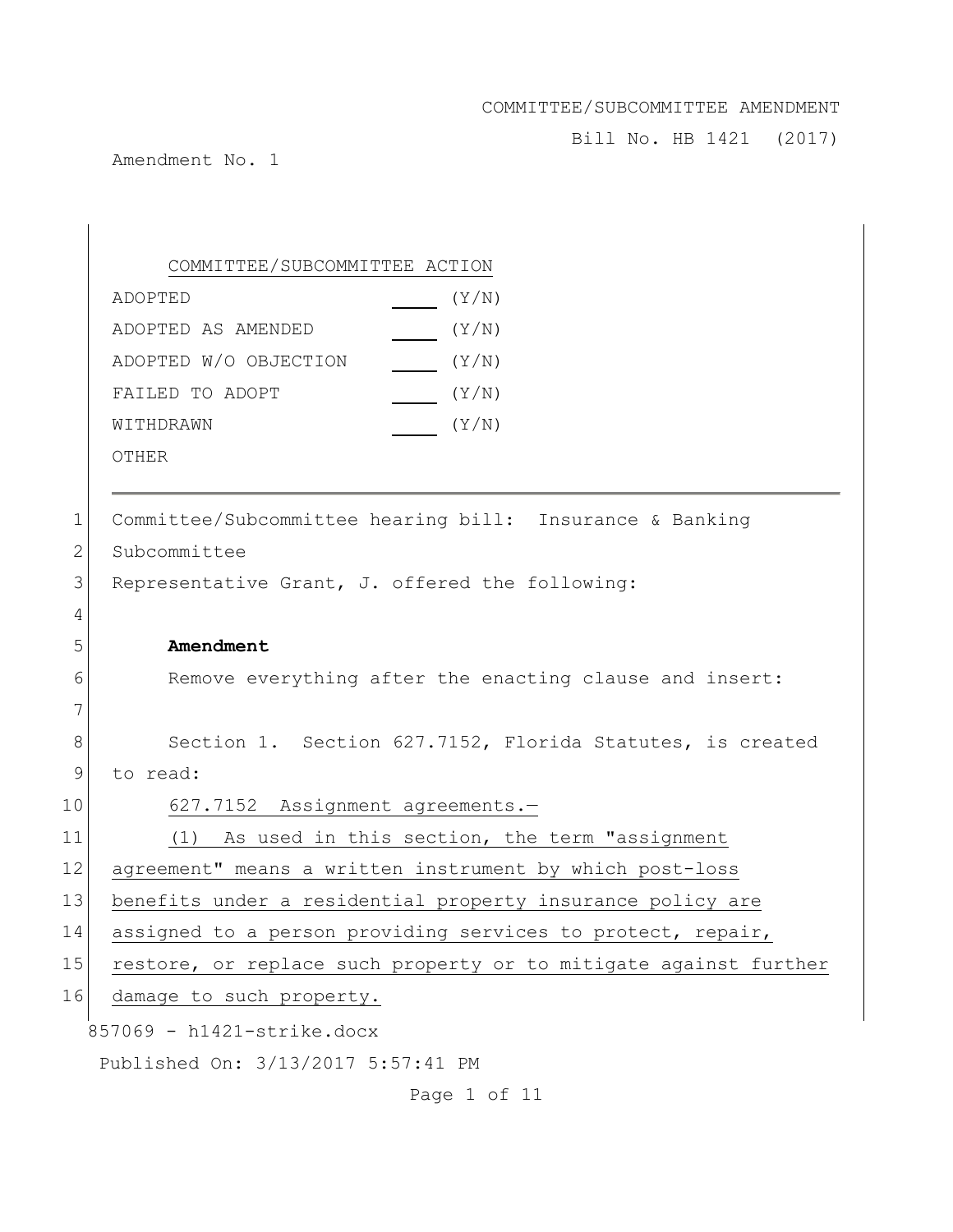Bill No. HB 1421 (2017)

Amendment No. 1

| 17 | An assignment agreement that does not comply with this<br>(2)    |
|----|------------------------------------------------------------------|
| 18 | subsection is invalid and unenforceable.                         |
| 19 | An assignment agreement must:<br>(a)                             |
| 20 | 1.<br>Be in writing and executed by and between a named          |
| 21 | insured and a licensed general contractor as defined in s.       |
| 22 | $489.105(3)(a)$ .                                                |
| 23 | 2. Contain a provision that allows the assignor to rescind       |
| 24 | the assignment agreement, without any penalty, rescission fee,   |
| 25 | or cancellation fee, by having the assignor sign a notice within |
| 26 | 7 business days after the execution date of the assignment       |
| 27 | agreement and by notifying the assignee of the rescission. The   |
| 28 | assignor may rescind the assignment agreement for any reason     |
| 29 | during the 7-day period. The assignor shall be responsible for   |
| 30 | payment for contracted work performed before the agreement is    |
| 31 | rescinded.                                                       |
| 32 | 3. Contain a provision requiring the assignee to provide a       |
| 33 | copy of the executed assignment agreement to the insurer within  |
| 34 | 3 business days after the date the assignment agreement is       |
| 35 | executed. Delivery may be made:                                  |
| 36 | a. By personal service, overnight delivery, or electronic        |
| 37 | transmission, with evidence of delivery in the form of a receipt |
| 38 | or other paper or electronic acknowledgement by the insurer or   |
| 39 | the insurer's agent; or                                          |
| 40 | b. To the location designated for receipt of such                |
| 41 | agreements as specified in the policy.                           |
|    | 857069 - h1421-strike.docx                                       |
|    | Published On: 3/13/2017 5:57:41 PM                               |

Page 2 of 11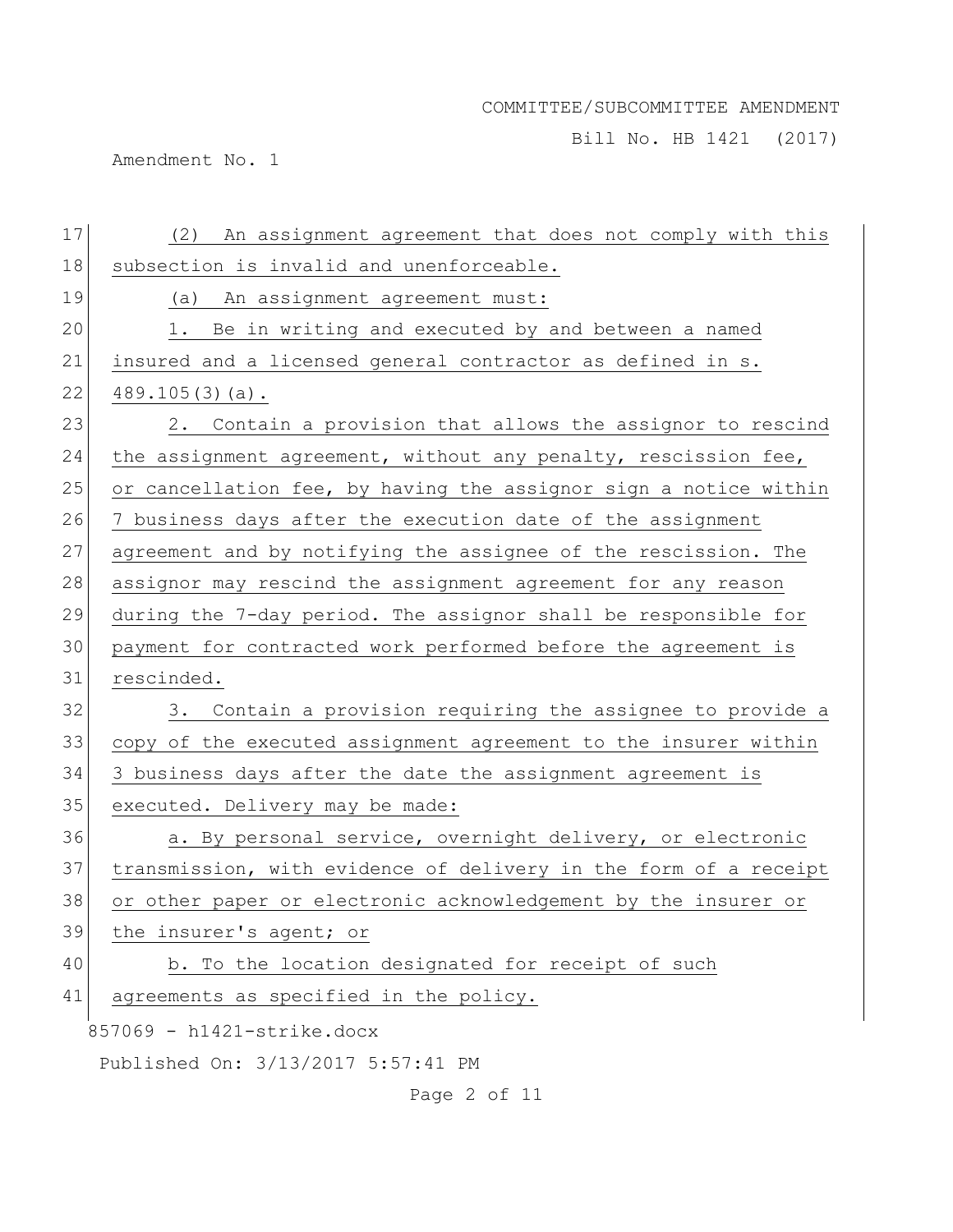Bill No. HB 1421 (2017)

Amendment No. 1

| 42 | 4. Contain a written, itemized, per-unit cost estimate of        |
|----|------------------------------------------------------------------|
| 43 | the services to be performed by the assignee. If the statement   |
| 44 | of services includes a claim for water restoration services, the |
| 45 | statement must also include proof that the assignee or           |
| 46 | subcontractor of the assignee, possesses a valid certification   |
| 47 | from an entity that requires water remediation to be performed   |
| 48 | according to a standard that is approved by the American         |
| 49 | National Standards Institute.                                    |
| 50 | 5. Relate only to work to be performed by the assignee for       |
| 51 | services to protect, repair, restore, or replace dwellings or    |
| 52 | structures covered by the insurance policy or to mitigate        |
| 53 | against further damage to such property.                         |
| 54 | 6. Contain the following notice in uppercase 14-point            |
| 55 | type:                                                            |
| 56 |                                                                  |
| 57 | YOU ARE AGREEING TO GIVE UP CERTAIN RIGHTS YOU HAVE UNDER YOUR   |
| 58 | INSURANCE POLICY TO A THIRD PARTY WHICH MAY RESULT IN LITIGATION |
| 59 | AGAINST YOUR INSURER. PLEASE READ AND UNDERSTAND THIS DOCUMENT   |
| 60 | BEFORE SIGNING IT. YOU HAVE THE RIGHT TO CANCEL THIS AGREEMENT   |
| 61 | WITHOUT PENALTY WITHIN 7 BUSINESS DAYS AFTER THE DATE THIS       |
| 62 | AGREEMENT IS EXECUTED, HOWEVER, YOU ARE OBLIGATED FOR PAYMENT OF |
| 63 | ANY CONTRACTED WORK PERFORMED BEFORE THE AGREEMENT HAS BEEN      |
| 64 | RESCINDED. THIS AGREEMENT DOES NOT CHANGE YOUR OBLIGATION TO     |
| 65 | PERFORM THE DUTIES REQUIRED UNDER YOUR PROPERTY INSURANCE        |
| 66 | POLICY.                                                          |
|    | 857069 - h1421-strike.docx                                       |
|    |                                                                  |

Page 3 of 11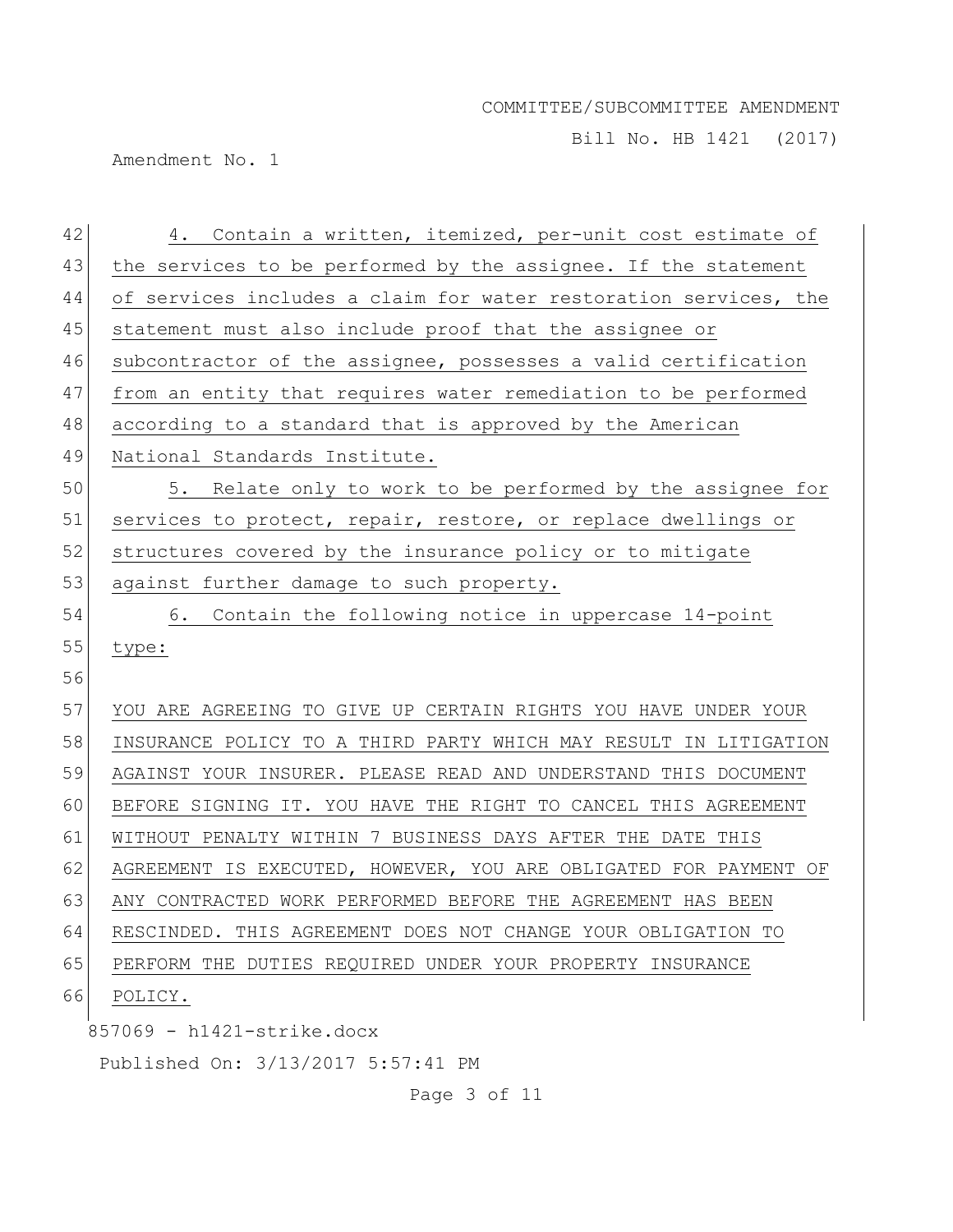Bill No. HB 1421 (2017)

Amendment No. 1

| 67 | An assignment agreement may not contain:<br>(b)                |
|----|----------------------------------------------------------------|
| 68 | A penalty or fee for rescission of the assignment<br>1.        |
| 69 | agreement pursuant to subparagraph (a) 2.;                     |
| 70 | 2.<br>A check or mortgage processing fee;                      |
| 71 | A penalty or fee for cancellation of the assignment<br>3.      |
| 72 | agreement; or                                                  |
| 73 | An administrative fee.<br>4.                                   |
| 74 | In a claim arising under an assignment agreement, an<br>(3)    |
| 75 | assignee has the burden to demonstrate that the insurer is not |
| 76 | prejudiced by the failure of the assignee to:                  |
| 77 | Maintain records of all services provided under an<br>(a)      |
| 78 | assignment agreement.                                          |
| 79 | Cooperate with the insurer in the investigation of a<br>(b)    |
| 80 | claim.                                                         |
| 81 | Provide the insurer with requested records and<br>(C)          |
| 82 | documents related to the services provided and to permit the   |
| 83 | insurer to make copies of such records and documents.          |
| 84 | Deliver a copy of the executed assignment agreement to<br>(d)  |
| 85 | the insurer within 3 business days after the execution of the  |
| 86 | assignment agreement.                                          |
| 87 | Participate in appraisal or other alternative dispute<br>(e)   |
| 88 | resolution method in accordance with the terms of the property |
| 89 | insurance policy.                                              |
| 90 | An assignee:<br>(4)                                            |
|    |                                                                |
|    | 857069 - h1421-strike.docx                                     |

Published On: 3/13/2017 5:57:41 PM

Page 4 of 11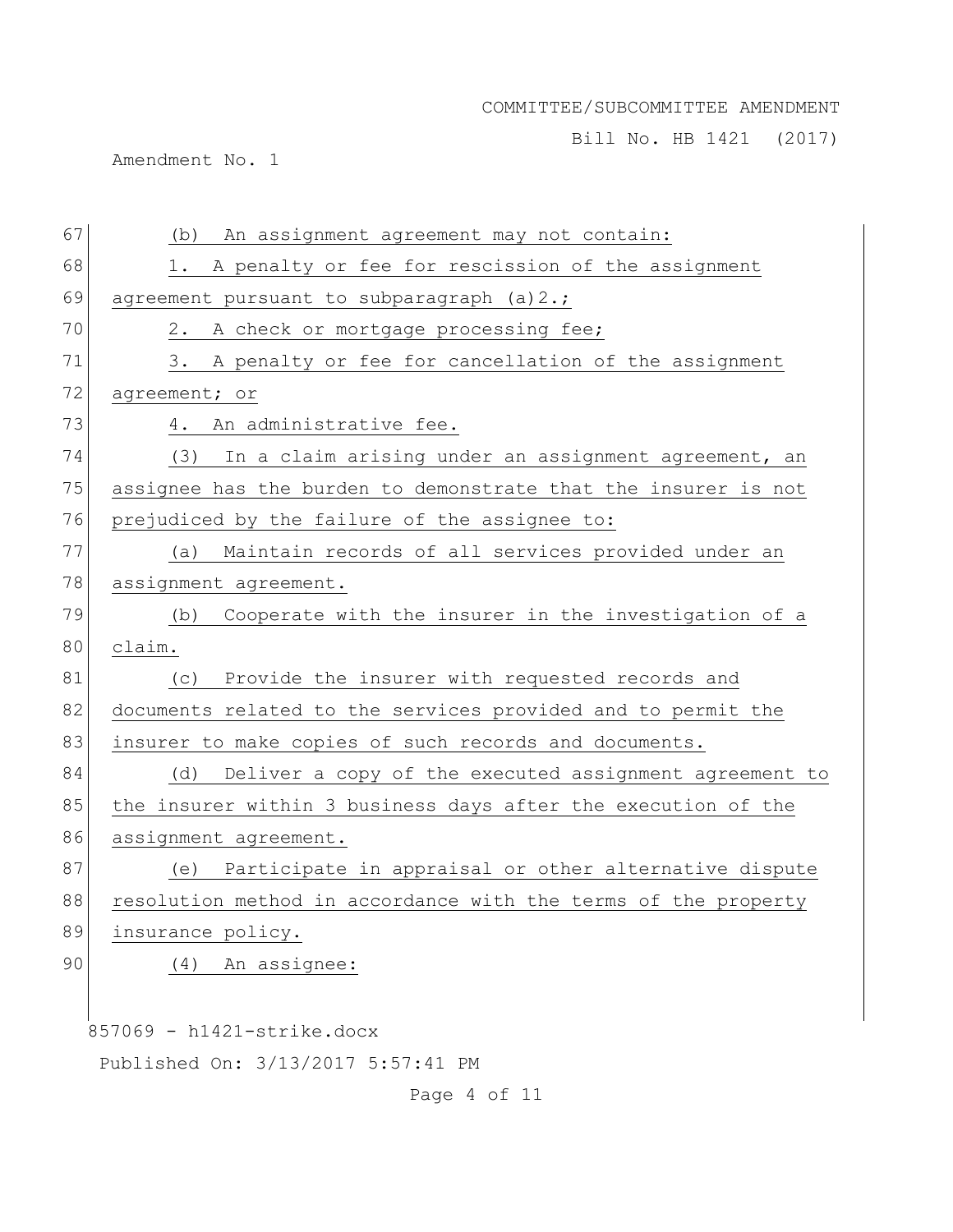Bill No. HB 1421 (2017)

Amendment No. 1

| 91  | Must provide the assignor with accurate and up-to-date<br>(a)    |
|-----|------------------------------------------------------------------|
| 92  | revised statements of the scope of work to be performed as       |
| 93  | supplemental or additional repairs are required;                 |
| 94  | Must guarantee to the assignor that the work performed<br>(b)    |
| 95  | conforms to current and accepted industry standards;             |
| 96  | May not charge the assignor more than the applicable<br>(C)      |
| 97  |                                                                  |
|     | deductible under the policy unless the assignor chose to have    |
| 98  | additional work performed at the assignor's own expense; and     |
| 99  | May not pay more than \$300 in referral fees in<br>(d)           |
| 100 | connection with the claim.                                       |
| 101 | An assignment agreement and this section do not modify<br>(5)    |
| 102 | or eliminate any term, condition, or defense relating to any     |
| 103 | managed repair arrangement provided for in the property          |
| 104 | insurance policy.                                                |
| 105 | Notwithstanding any other provision of law, the<br>(6)           |
| 106 | acceptance by an assignee of an assignment agreement is a waiver |
| 107 | by the assignee and subcontractors of the assignee, of claims    |
| 108 | against named insureds for payments arising from the assignment  |
| 109 | agreement. However, named insureds remain responsible for the    |
| 110 | payment of any deductible amount under an insurance policy, any  |
| 111 | contracted work performed before the rescission of an assignment |
| 112 | agreement, and for the cost of any betterment ordered and        |
| 113 | approved by the assignor. This waiver remains in effect after    |
| 114 | rescission of the assignment agreement by the assignor or after  |
| 115 | a determination that the assignment agreement is invalid.        |
|     | 857069 - h1421-strike.docx                                       |
|     | Published On: 3/13/2017 5:57:41 PM                               |

Page 5 of 11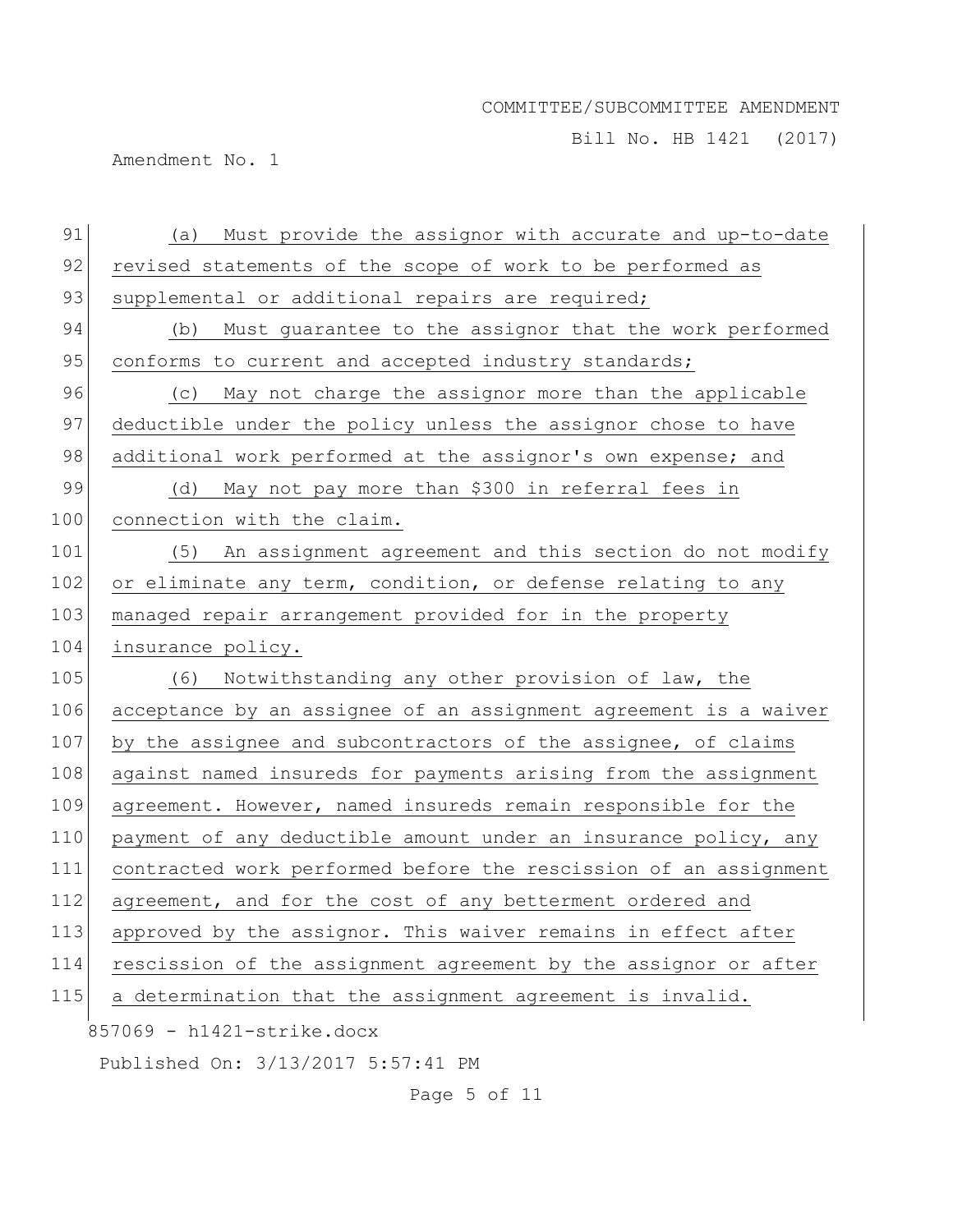Bill No. HB 1421 (2017)

Amendment No. 1

116 (7)

117 (a)

118 1. If the insurer inspected the property within 3 days of 119 first notice of loss, an assignee must provide the insurer and 120 the assignor with a written notice of intent in order to 121 initiate litigation related to an assignment agreement at least 122 7 days before filing a complaint. The notice must specify the 123 damages in dispute, the amount claimed, and any presuit 124 settlement demand. An insurer must respond in writing to the 125 notice within the 7-day period by providing a determination of 126 coverage and damages and making a presuit settlement offer, or 127 requiring appraisal or other method of alternative dispute 128 resolution as may be provided in the policy. The notice may not 129 be filed until the insurer has made a determination of coverage 130 and damages; however, if a determination has not been made 131 sooner than the timeframe specified in s. 627.70131, no notice 132 is required. 133 2. Notwithstanding s. 627.70131, if the insurer failed to 134 inspect the property within 3 days of first notice of loss, 135 unless the failure to inspect was the result of an event for

136 which the Governor has declared a state of emergency, the

- 137 assignee must provide the insurer and the assignor with a
- 138 | written notice of intent in order to initiate litigation not
- 139 less than 21 days before filing the complaint. The notice must
- 140 specify the damages in dispute, the amount claimed, and any

 $857069 - h1421 - strike.docx$ 

Published On: 3/13/2017 5:57:41 PM

Page 6 of 11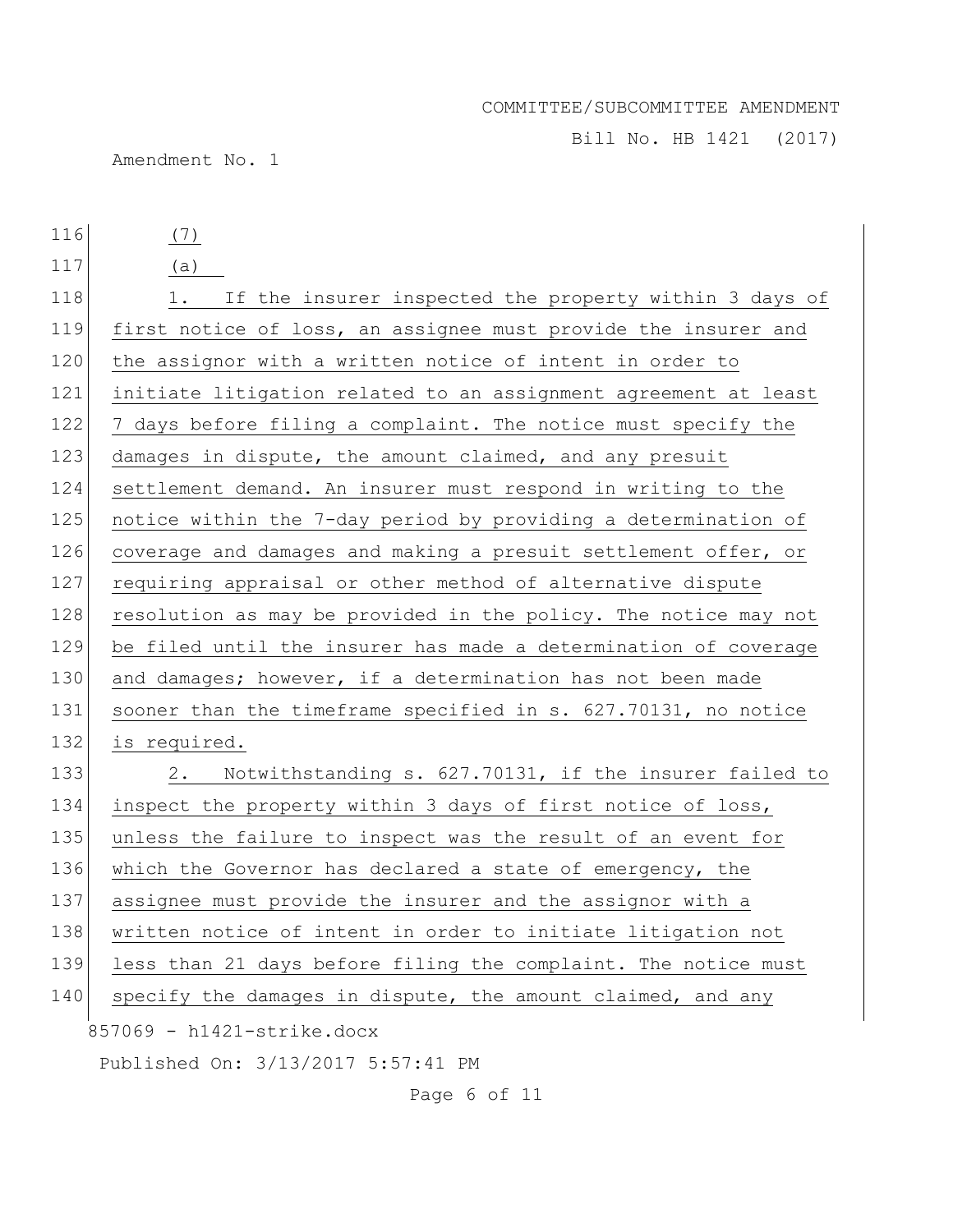Bill No. HB 1421 (2017)

Amendment No. 1

141 presuit settlement demand. An insurer must respond in writing to 142 the notice within the 21-day period by providing a determination 143 of coverage and damages and making a presuit settlement offer, 144 or requiring appraisal or other method of alternative dispute 145 resolution as may be provided in the policy.

146 (b) Concurrent with the notice required by this subsection 147 and as a precondition to filing a complaint, the assignee must 148 provide the insurer and the assignor a detailed written invoice 149 or estimate, including itemized information on equipment, 150 materials, and supplies, the number of labor hours, and, in the 151 case of work performed, proof the work has been performed in 152 accordance with current industry standards. If the invoice or 153 estimate includes a claim for water restoration services, the 154 assignee must provide proof of the certification required by 155 subparagraph  $(2)(a)4$ .

156 (c) An insurer must have a procedure for the prompt 157 investigation, review, and evaluation of the dispute stated in 158 such notice and must investigate such claims in good faith.

 $857069 - h1421 - strike.docx$ 159 (8) Notwithstanding any other law to the contrary, in a 160 proceeding related to an assignment agreement for post-loss 161 claims arising under a residential property insurance policy, 162 attorney fees and costs may only be recovered under s. 57.105 163 and this subsection. As used in this subsection, the term 164 "presuit settlement demand" means the presuit settlement demand 165 made by the assignee in the written notice of intent to initiate

Published On: 3/13/2017 5:57:41 PM

Page 7 of 11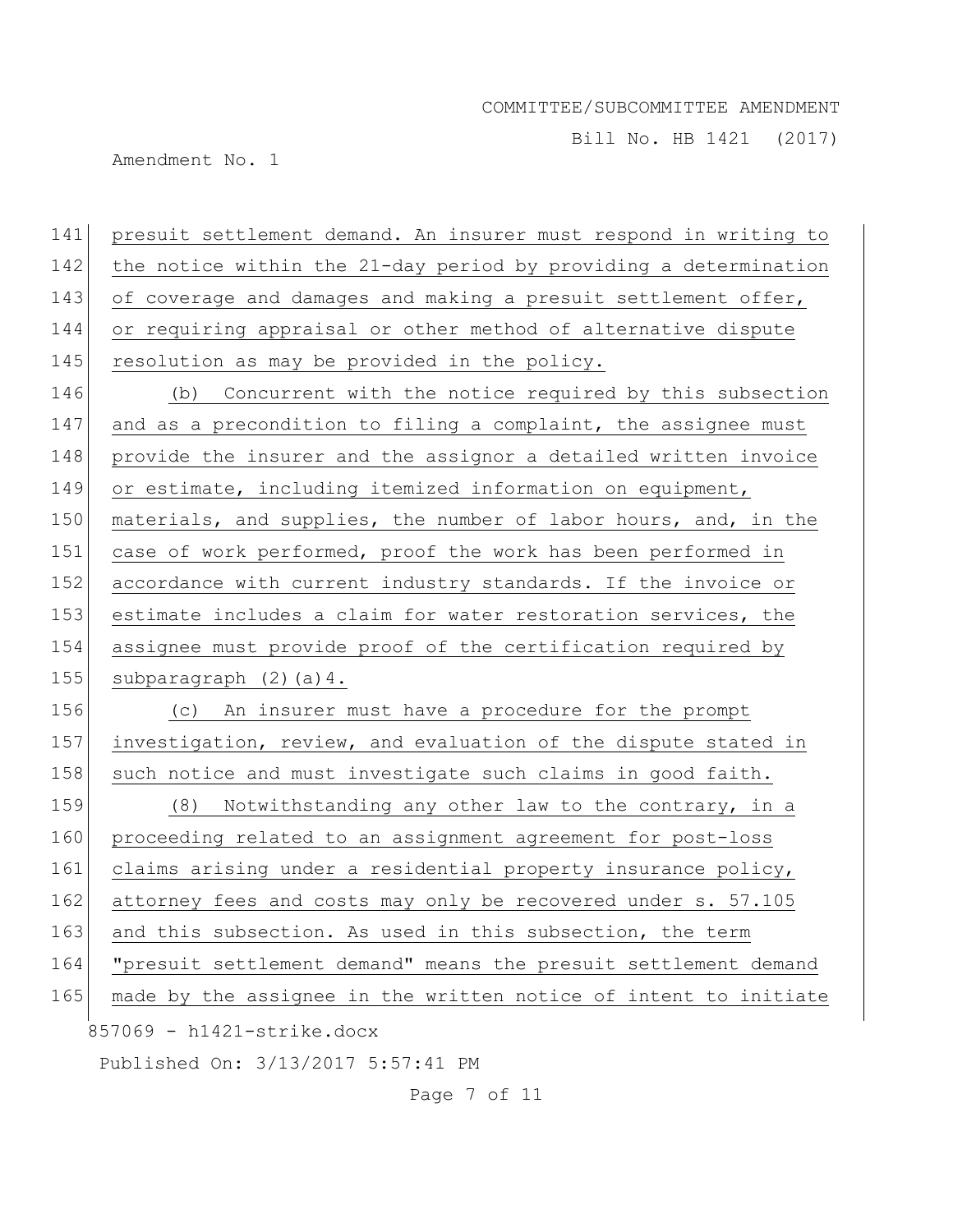Bill No. HB 1421 (2017)

Amendment No. 1

857069 - h1421-strike.docx Published On: 3/13/2017 5:57:41 PM 166 litigation as required by paragraph (7)(a). The term "presuit 167 settlement offer" means the presuit settlement offer made by the 168 insurer in its written response to the notice of intent to 169 initiate litigation as required by paragraph  $(7)(c)$ . 170 (a) An insurer is entitled to an award of reasonable 171 attorney fees from the assignee if the judgment obtained by the 172 assignee is no more than 5 percent greater than the difference 173 between the presuit settlement offer and the presuit settlement 174 demand added to the presuit settlement offer. 175 (b) Attorney fees may not be awarded to either party if 176 the judgment obtained by the assignee is more than 5 percent but 177 less than 15 percent greater than the difference between the 178 presuit settlement offer and the presuit demand added to the 179 presuit settlement offer. 180 (c) An assignee is entitled to an award of 50 percent of 181 the assignee's reasonable attorney fees if the judgment obtained 182 by the assignee is at least 15 percent but less than 50 percent 183 greater than the difference between the presuit settlement offer 184 and the presuit settlement demand added to the presuit 185 settlement offer. 186 (d) An assignee is entitled to an award of reasonable 187 attorney fees from the insurer if the judgment obtained by the 188 assignee is at least 50 percent greater than the difference 189 between the presuit settlement offer and the presuit settlement 190 demand added to the presuit settlement offer.

Page 8 of 11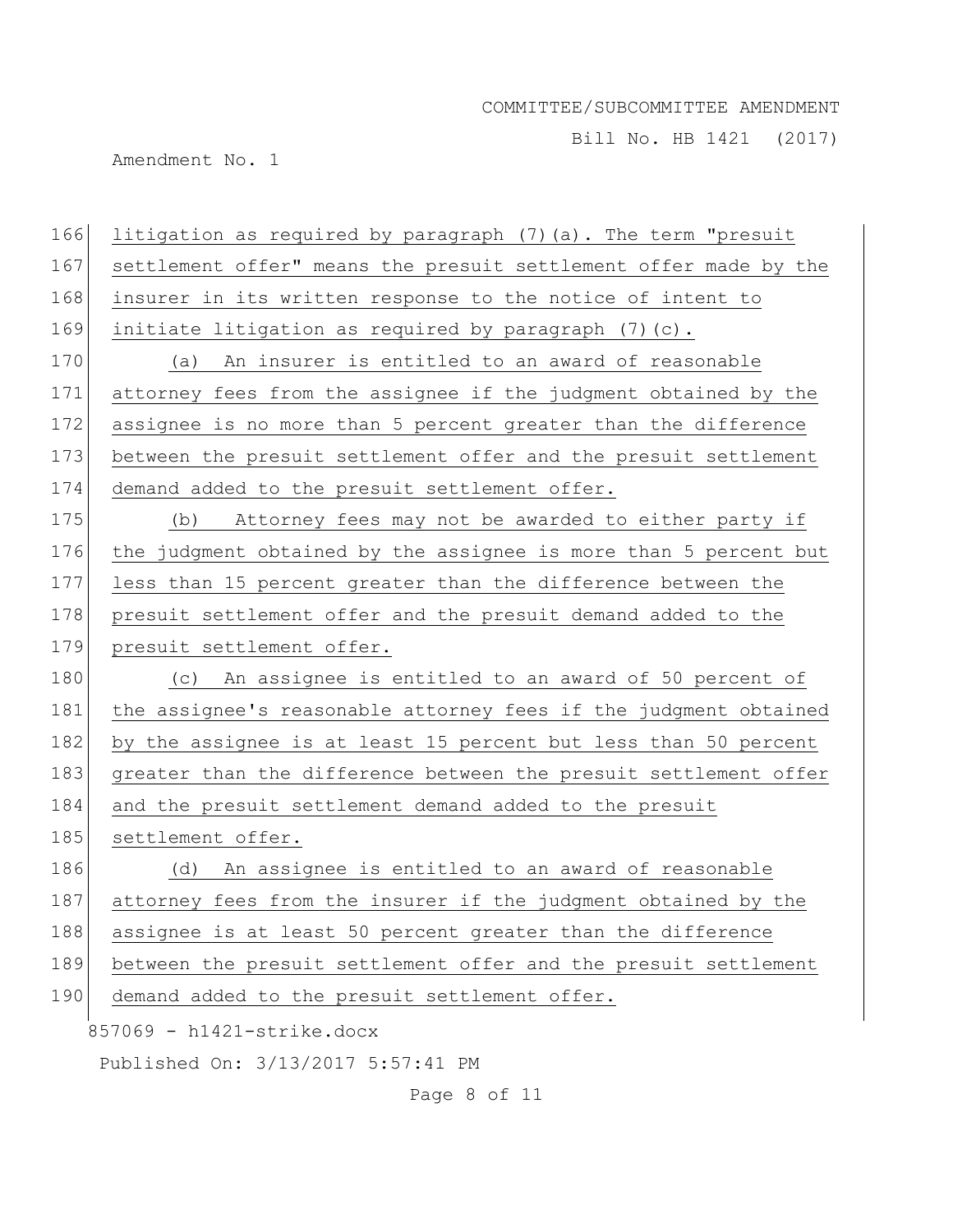Bill No. HB 1421 (2017)

Amendment No. 1

| 191 | This section does not apply to:<br>(9)                           |
|-----|------------------------------------------------------------------|
| 192 | (a) An assignment, transfer, or conveyance granted to a          |
| 193 | subsequent purchaser of the property with an insurable interest  |
| 194 | in the property following a loss;                                |
| 195 | (b) A power of attorney under chapter 709 that grants to a       |
| 196 | management company, family member, guardian, or similarly        |
| 197 | situated person of an insured that includes the authority to act |
| 198 | on behalf of an insured as it relates to a property insurance    |
| 199 | claim; or                                                        |
| 200 | (c) Liability coverage under a property insurance policy.        |
| 201 | (10) The office shall require each insurer to report by          |
| 202 | January 30, 2019, and each year thereafter, data on each claim   |
| 203 | paid in the prior calendar year pursuant to an assignment        |
| 204 | agreement. Such data must include, but are not limited to:       |
| 205 | The number of days between first notice of loss and<br>(a)       |
| 206 | the initial inspection.                                          |
| 207 | (b) Loss severity.                                               |
| 208 | (c) Allocated loss adjustment expense.                           |
| 209 | (d) For litigated claims:                                        |
| 210 | 1. Any amount paid prior to litigation, the amount in            |
| 211 | dispute, the amount of any proposal for settlement, and the      |
| 212 | settlement or judgment amount;                                   |
| 213 | The amount of fees paid to the claimant's attorney<br>2.         |
| 214 | and;                                                             |
|     |                                                                  |
|     | 857069 - h1421-strike.docx                                       |
|     | Published On: 3/13/2017 5:57:41 PM                               |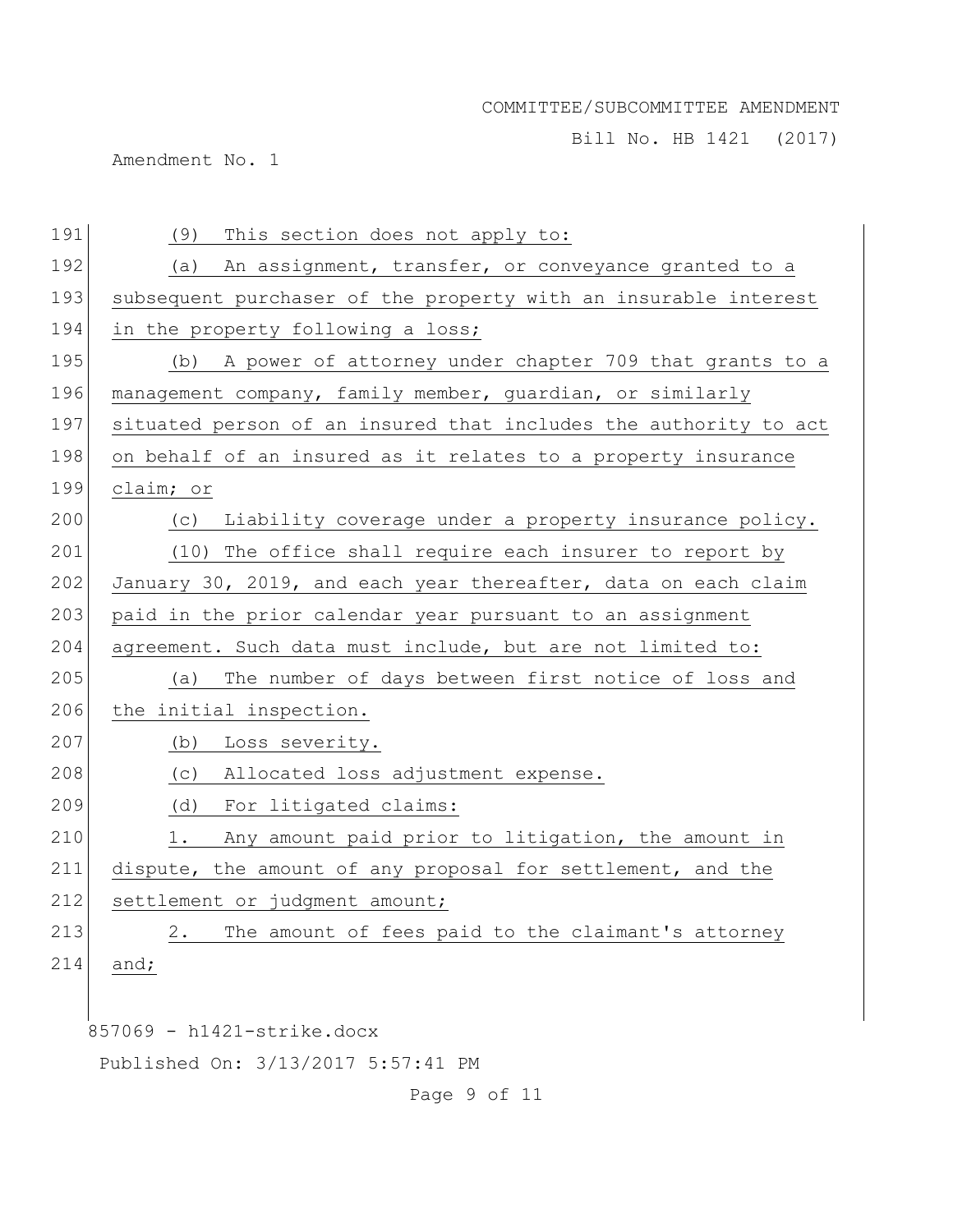Bill No. HB 1421 (2017)

Amendment No. 1

| 215 | The amount and structure, whether fixed, hourly, or<br>3.        |
|-----|------------------------------------------------------------------|
| 216 | contingency, of fees paid to the insurer's attorney.             |
| 217 | For non-litigated claims, the difference between the<br>(e)      |
| 218 | insurer's initial offer and the amount paid on the claim;        |
| 219 | (f)<br>The time from first notice of loss until the claim was    |
| 220 | closed.                                                          |
| 221 | For claims involving water damage, whether the<br>(g)            |
| 222 | adjuster possessed certification consistent with the             |
| 223 | requirements in subparagraph (2) (a) 4.                          |
| 224 | (11) This section applies to assignment agreements               |
| 225 | executed after July 1, 2017.                                     |
| 226 | Section 2. Section 627.422, Florida Statutes, is amended         |
| 227 | to read:                                                         |
| 228 | 627.422 Assignment of policies or post-loss benefits.-A          |
| 229 | policy may be assignable, or not assignable, as provided by its  |
| 230 | terms.                                                           |
| 231 | Life or health insurance policies.-Subject to its<br>(1)         |
| 232 | terms relating to assignability, any life or health insurance    |
| 233 | policy under the terms of which the beneficiary may be changed   |
| 234 | upon the sole request of the policyowner may be assigned either  |
| 235 | by pledge or transfer of title, by an assignment executed by the |
| 236 | policyowner alone and delivered to the insurer, whether or not   |
| 237 | the pledgee or assignee is the insurer. Any such assignment      |
| 238 | shall entitle the insurer to deal with the assignee as the owner |
| 239 | or pledgee of the policy in accordance with the terms of the     |
|     | 857069 - h1421-strike.docx                                       |
|     | Published On: 3/13/2017 5:57:41 PM                               |
|     | Page 10 of 11                                                    |